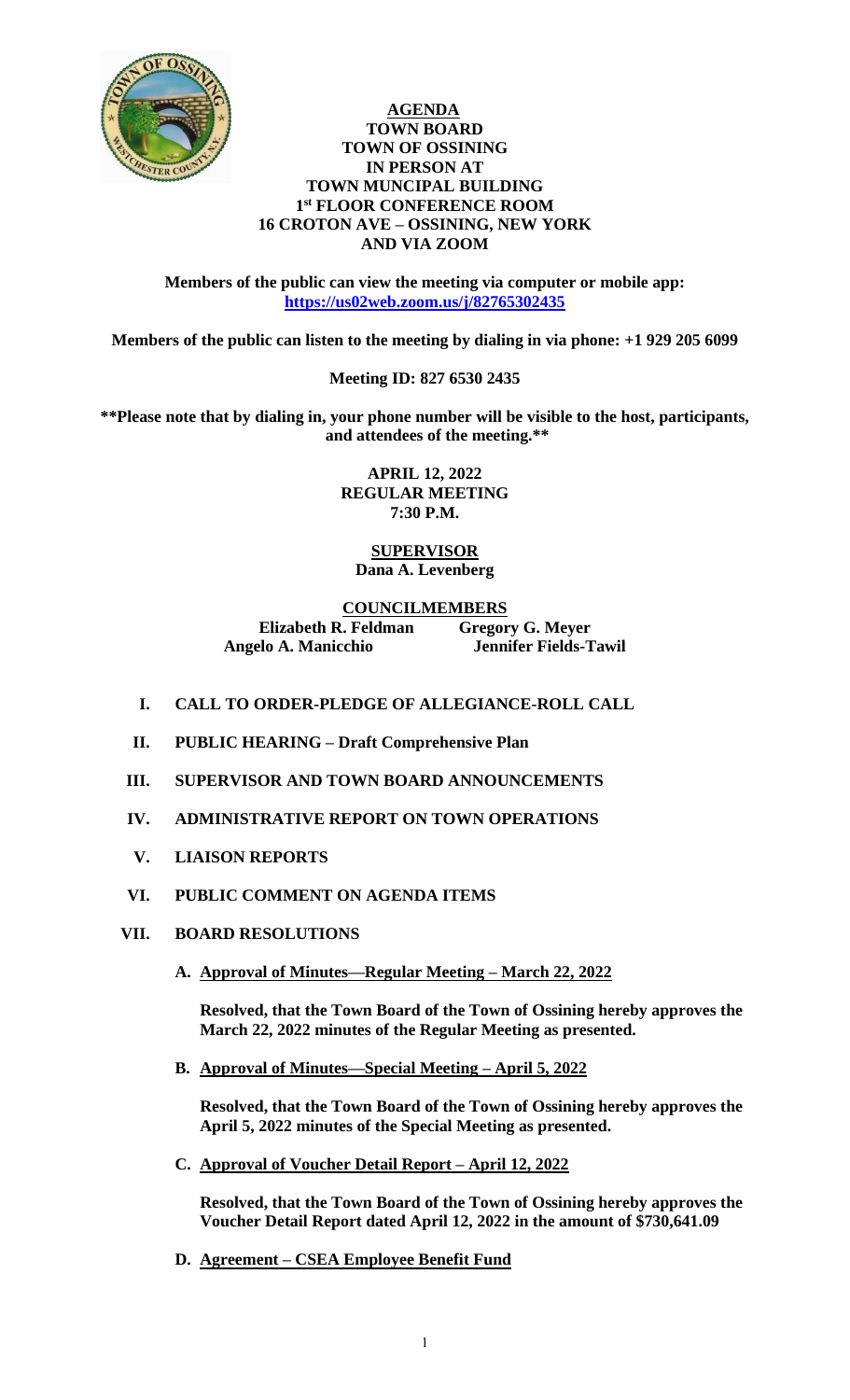**Resolved, that the Town Board of the Town of Ossining authorizes the Supervisor to sign a renewal agreement with CSEA Employee Benefit Fund, Latham, NY 12110 for vision benefits for Town of Ossining employees and dependents, from January 1, 2022-December 31, 2026.** 

## **E. Contract – Westchester County Department of Senior Program and Services**

**Resolved, that the Town Board of the Town of Ossining authorizes the Supervisor to sign an agreement with the Westchester County Department of Senior Program and Services for the purposes of receiving grant funds not to exceed \$49,309 under the Expanded In-Home Services for the Elderly Program, program year 2021, beginning April 1, 2021 through December 31, 2021.** 

#### **F. Contract Extension – Community Center Kitchen Renovations**

**Resolved, that the Town Board of the Town of Ossining authorizes the Supervisor to sign the second amendment to an agreement with Westchester County for renovations to the Joseph G. Caputo Community Center Kitchen to extend the expiration date from February 25, 2022 to July 31, 2022.** 

## **G. Calling for a Public Hearing in the matter of a Local Law known and cited as Prohibition on Release of Balloons and Sky Lanterns**

**Resolved, that the Town Board of the Town of Ossining hereby calls for a Public Hearing to be held on Tuesday, April 26, 2022 at 7:30 p.m. in the First Floor Boardroom at the Ossining Municipal Building, 16 Croton Avenue, Ossining, NY 10562 and via Zoom videoconferencing (which information will be available at [www.townofossining.com\)](http://www.townofossining.com/), in the matter of a Local Law known and cited as Prohibition on Release of Balloons and Sky Lanterns.**

#### **H. RESOLUTION REGARDING NY-NJ Watershed Protection Act: H.R. 4677**

**WHEREAS, New York Congressman Tonko has proposed the NY-NJ Watershed Protection Act, a unique federal investment program to authorize \$50 million of federal funds to protect and restore all watersheds, including the Hudson River Watershed, that flow into New York-New Jersey Harbor and**

**WHEREAS, The Act has unanimous support among the Hudson Valley's Congressional delegation; and,**

**WHEREAS, the Act would provide benefits to diverse stakeholders such as the protection of fisheries and wildlife, conservation of natural resources and public and private lands, critical urban greenspaces, ocean and coastal resources, and various opportunities to improve the quality of life for community members throughout the region; and**

**WHEREAS, Town of Ossining is part of the most densely populated and economically important regions in the country, the proposed NY-NJ Watershed Act will provide enormous economic and environmental benefits locally, regionally and nationally; and**

**WHEREAS, watersheds provide drinking water, tourism and outdoor recreation, economic opportunities, as well as sustain fisheries, critical wildlife and provide vital infrastructure from flooding and rising sea levels; and**

**WHEREAS, the Act would provide matching funds to achieve the goals of New York State Department of Environmental Conservation's Hudson River Estuary Program, a state program that has greatly benefitted Hudson Valley communities; and**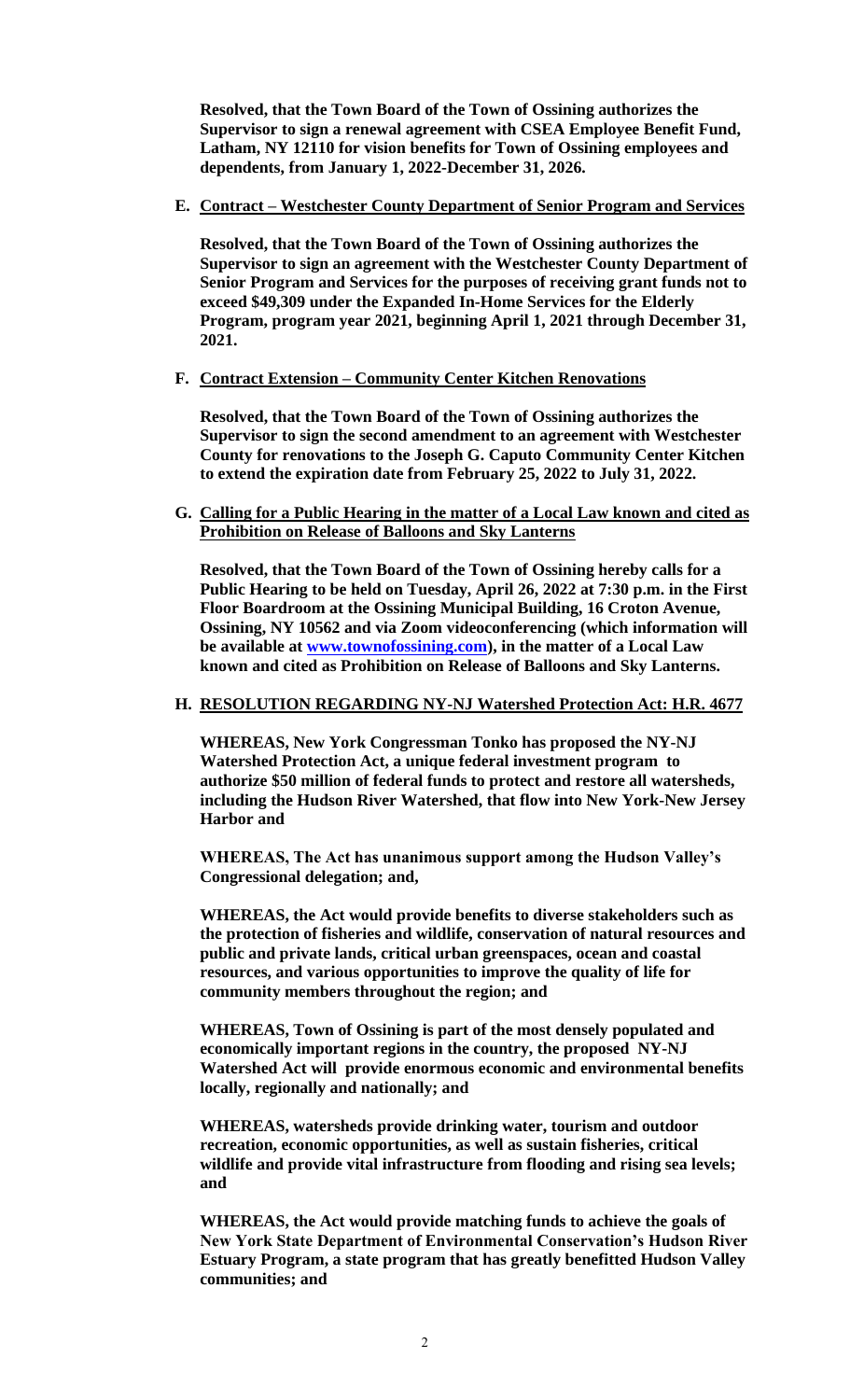**WHEREAS, the Act would fund shoreline management and restoration within the watersheds; and**

**WHEREAS, as an elected body tasked with protection and safeguarding irreplaceable water-connected resources and nature-based flood hazard mitigation measures that are essential to protect human life and infrastructure; and**

**WHEREAS, this Act would direct the Secretary of the Interior to enhance collaboration and coordinate restoration activities at all levels of government to protect fish and wildlife habitats, endangered species, improve water quality, increase public access to the estuary, mitigate flood risks, and develop public outreach and educational activities; and**

**WHEREAS, many residents of the region of the NY-NJ Watershed live in communities lacking environmental justice, where access to and enjoyment of fish, wildlife, clean water, and other natural resources have been impaired or compromised, federal funding is necessary to mitigate these long overdue environmental and social issues; and**

**WHEREAS, the Town of Ossining would benefit from the Act as it would establish beneficial programs and award grants to help fund valuable restoration projects in our local community; and**

**WHEREAS, the Hudson River is a cornerstone in which its residents depend on and the region relies on for its resources to provide prosperity throughout the state, therefore, the Town of Ossining must uphold its duty to protect the community's access to drinking water and natural resources; and**

**WHEREAS, the Town of Ossining has an opportunity to be a social and environmental leader of the state, by supporting the NY-NJ Watershed Protection Act, we may lead by example and facilitate much needed change; and**

**NOW THEREFORE, BE IT RESOLVED, that the Town Board of the Town of Ossining supports the passing of the NY-NJ Watershed Protection Act.**

#### **I. Resolution - Briarcliff Manor Partners LLC Agreements**

**WHEREAS, as a condition of the Site Plan Approval granted by the Planning Board on December 19, 2018 to develop and operate a daycare and early child development center, Briarcliff Manor Partners LLC, the owner of the property located at 530 North State Road, is required to enter into a Landscape and Wetland Mitigation Plantings Maintenance Agreement and Stormwater Management System Maintenance and Easement Agreement with the Town to ensure the property is properly managed and maintained in accordance with the approved plans; and**

#### **NOW THEREFORE,**

**BE IT RESOLVED, the Town Board hereby authorizes the Supervisor to execute the Landscape and Wetland Mitigation Plantings Maintenance Agreement with Briarcliff Manor Partners LLC dated March 7, 2022; and**

**BE IT FURTHER RESOLVED, the Town Board hereby authorizes the Supervisor to execute the Stormwater Management System Maintenance and Easement Agreement with Briarcliff Manor Partners LLC dated April 1, 2022.**

**J. Resolution – 381 North Highland Avenue Battery Energy Storage System**